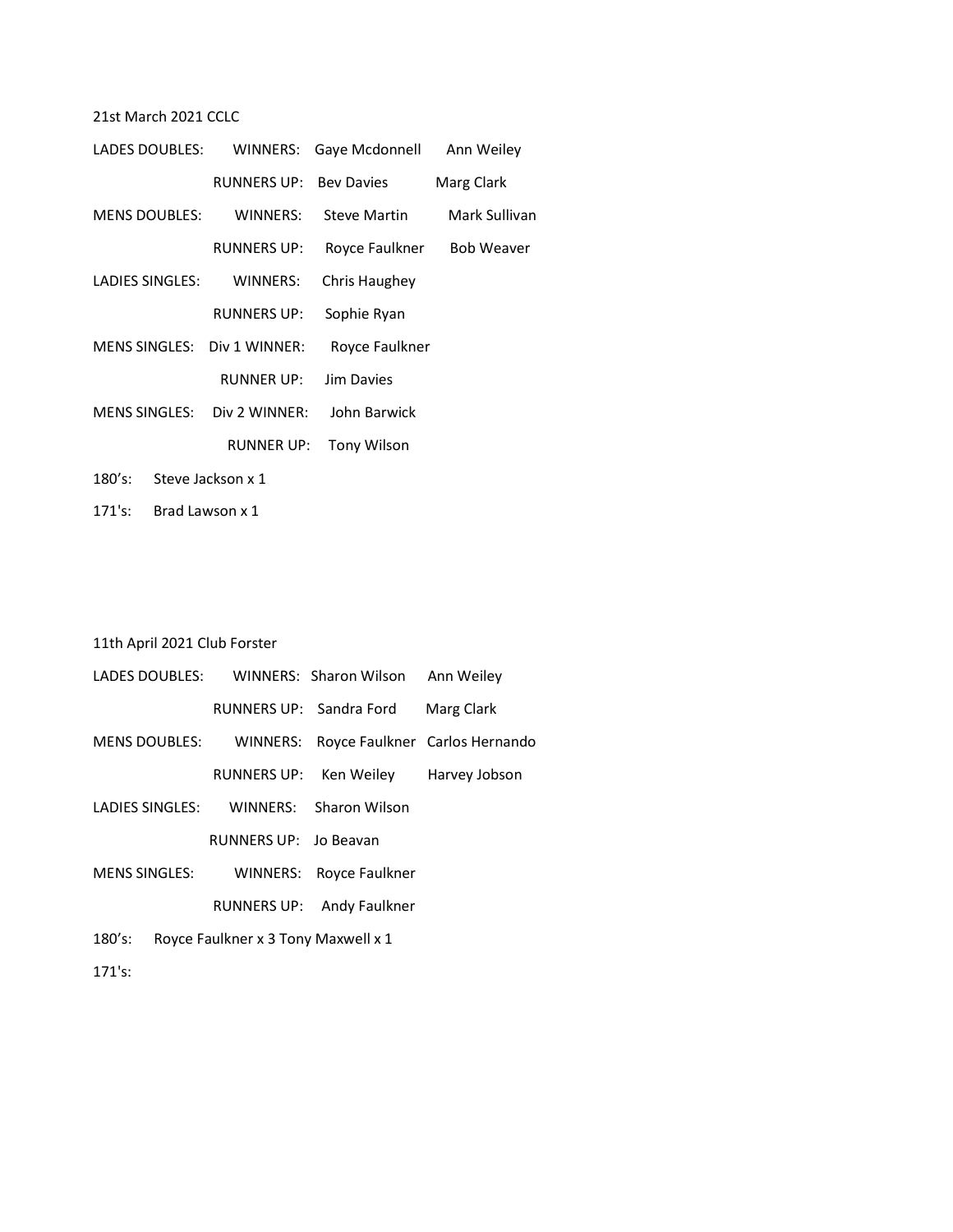18th April 2021 CCLC

|                                | MIXED DOUBLES: WINNERS: | Julie Leigh John Clark            |  |
|--------------------------------|-------------------------|-----------------------------------|--|
|                                | RUNNERS UP:             | <b>Heather Scott Steve Martin</b> |  |
| LADIES SINGLES: Div 1 WINNERS: |                         | Sophie Ryan                       |  |
|                                | RUNNERS UP:             | Zelma Moran                       |  |
|                                | Div 2 WINNERS:          | Julie Leigh                       |  |
|                                | RUNNERS UP:             | <b>Heather Scott</b>              |  |
| MENS SINGLES:                  | Div 1 WINNERS:          | Carle Ward                        |  |
|                                | <b>RUNNERS UP:</b>      | Steve Freibe                      |  |
|                                | Div 2 WINNERS:          | Graham Hockley                    |  |
|                                | RUNNERS UP: David Crane |                                   |  |
| Bob Weaver x 2<br>180's:       |                         |                                   |  |

171's: Carle Ward x 1 Michael Simpson x 1

2nd May 2021 Club Forster

| LADIES DOUBLES: WINNERS: Rai Maxwell             |                         |                        | Marg Clark                              |                                                                                |
|--------------------------------------------------|-------------------------|------------------------|-----------------------------------------|--------------------------------------------------------------------------------|
|                                                  | RUNNERS UP: Jo Beavan   |                        | Alyson Allen                            |                                                                                |
| MENS DOUBLES: WINNERS: John Edwards Tony Maxwell |                         |                        |                                         |                                                                                |
|                                                  |                         |                        | RUNNERS UP: Andy Faulkner Colin Choulds |                                                                                |
| LADIES SINGLES: WINNERS: Jo Beavan               |                         |                        |                                         |                                                                                |
|                                                  | RUNNERS UP: Rai Maxwell |                        |                                         |                                                                                |
| MENS SINGLES:                                    |                         | WINNERS: Andy Faulkner |                                         |                                                                                |
| RUNNERS UP: John Edwards                         |                         |                        |                                         |                                                                                |
|                                                  |                         |                        |                                         | 180's: Andy Faulkner x 1 Richard Machon x 1 John Edwards x 1 Angus Burnett x 1 |

Peter Rowley x 1

171's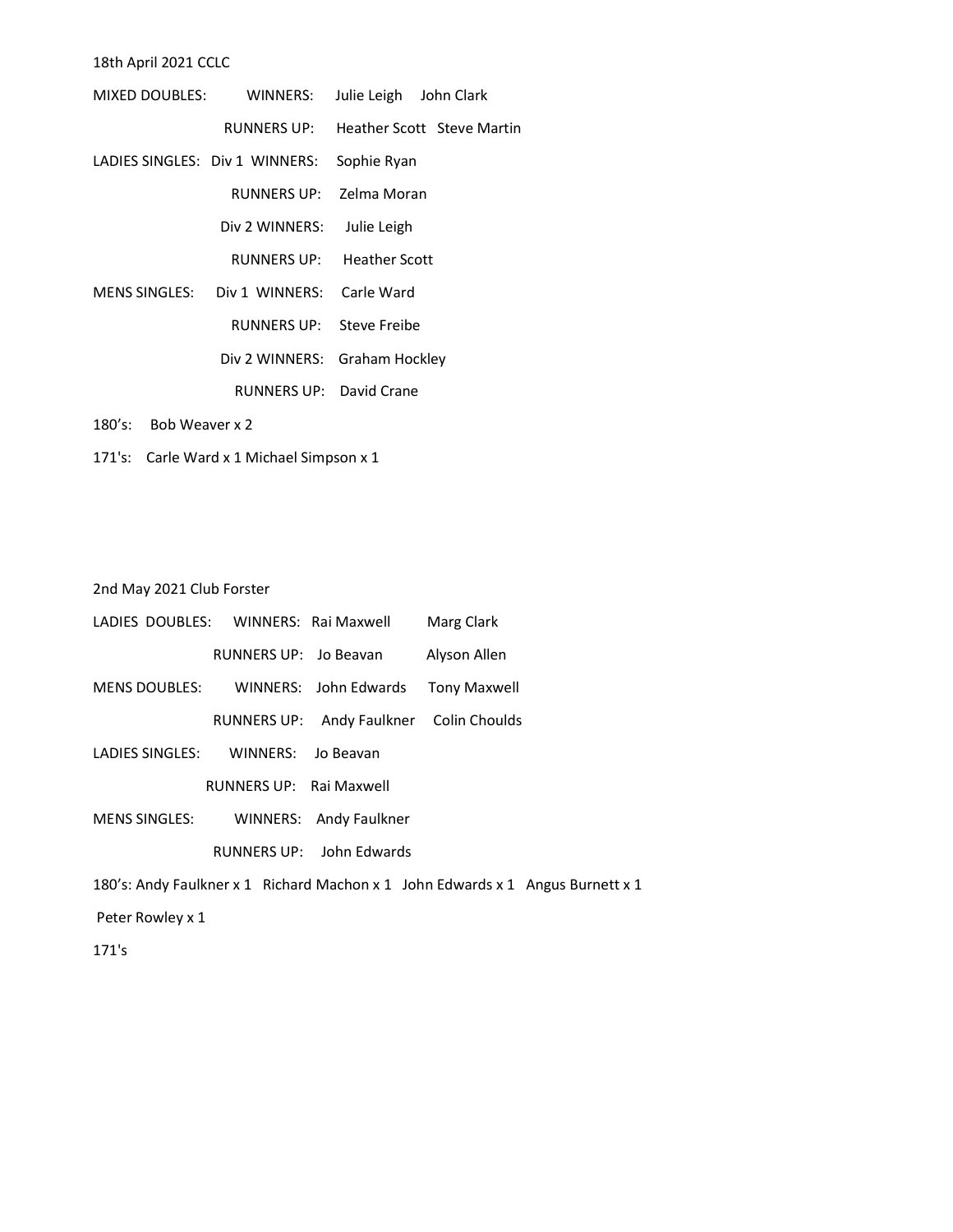16th May 2021 CCLC

| LADES DOUBLES: WINNERS: Julie Lee Bey Davies   |                                     |                           |                                         |
|------------------------------------------------|-------------------------------------|---------------------------|-----------------------------------------|
|                                                | RUNNERS UP: Kelly Hannon Gail Ellis |                           |                                         |
| MENS DOUBLES: WINNERS: Pip Lancaster Rob Crowe |                                     |                           |                                         |
|                                                |                                     |                           | RUNNERS UP: Steve Friebe Darrell Hannon |
| LADIES SINGLES: Div 1 WINNER: Chris Haughey    |                                     |                           |                                         |
|                                                |                                     | RUNNER UP: Pat Townes     |                                         |
| LADIES SINGLES: Div 2 WINNER: Kelly Hannon     |                                     |                           |                                         |
|                                                | RUNNER UP: Gail Ellis               |                           |                                         |
| MENS SINGLES: Div 1 WINNER: Steve Friebe       |                                     |                           |                                         |
|                                                |                                     | RUNNER UP: John Barwick   |                                         |
| MENS SINGLES: Div 2 WINNER: Steve Gomm         |                                     |                           |                                         |
|                                                |                                     | RUNNER UP: Graham Hockley |                                         |
| 180's: Steve Oswald Bob Weaver Pat Townes      |                                     |                           |                                         |

171's: Dot Mueller Bob Weaver

## 6th June 2021 Club Forster

| LADIES DOUBLES: WINNERS: Ann Weiley                         |                        |                          | Marg Clark  |
|-------------------------------------------------------------|------------------------|--------------------------|-------------|
|                                                             | RUNNERS UP: Bey Davies |                          | Zelma Moran |
| MENS DOUBLES: WINNERS: Tony Chapman                         |                        |                          | Jim Davies  |
|                                                             |                        | RUNNERS UP: Steve Friebe | John Martin |
| LADIES SINGLES: WINNERS: Bey Davies                         |                        |                          |             |
|                                                             |                        | RUNNERS UP: Zelma Moran  |             |
| MENS SINGLES:                                               |                        | WINNERS: Steve Friebe    |             |
|                                                             | RUNNERS UP: Jim Davies |                          |             |
| 180's: Andy Faulkner x 1 Harvey Jobson x 1 Steve Oswald x 1 |                        |                          |             |

171's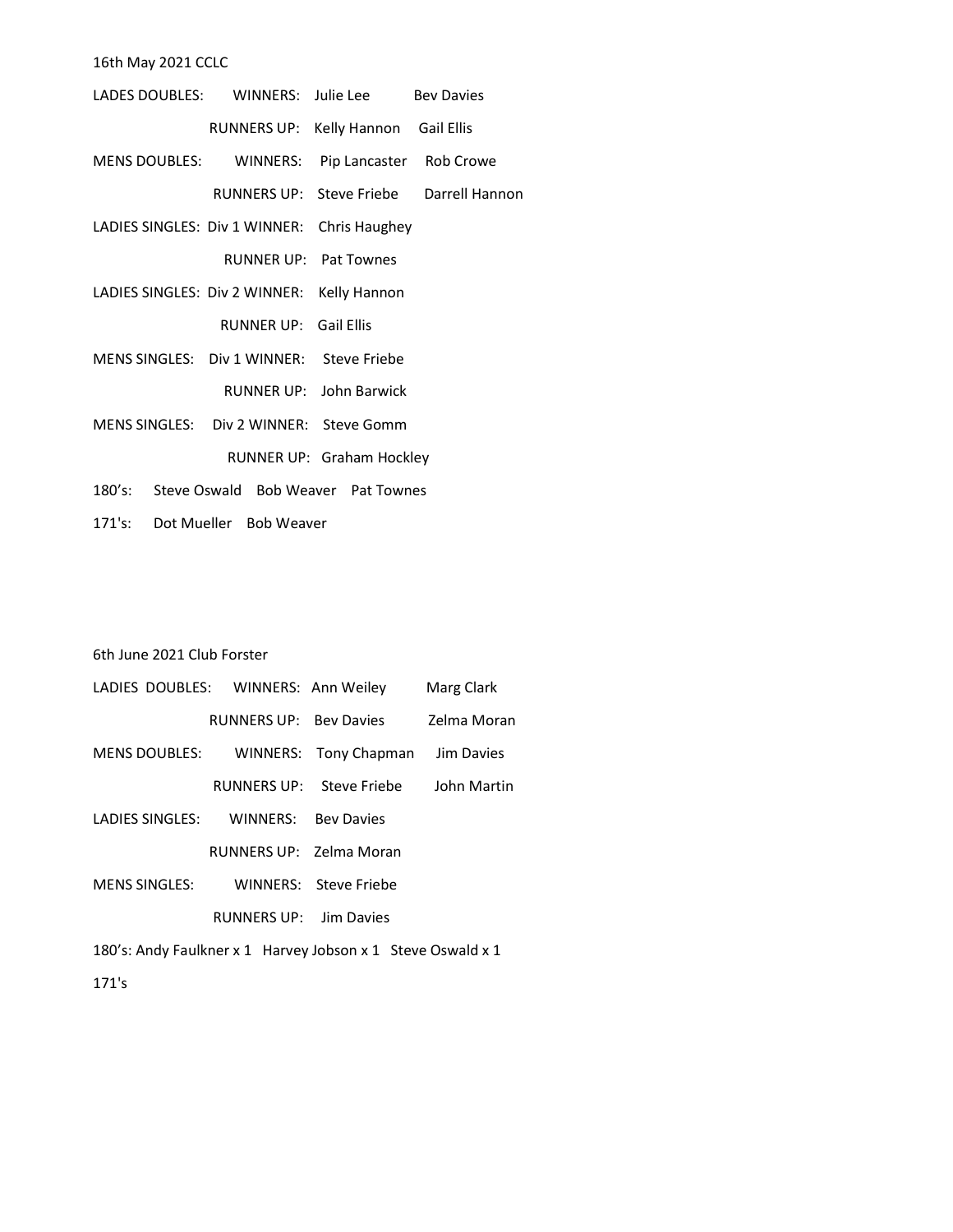20th June 2021 CCLC

- LADES DOUBLES: WINNERS: Pat Townes Bev Davies RUNNERS UP: Colleen Best Cheryl O'Neil
- MENS DOUBLES: WINNERS: Steve Jackson Steve Friebe RUNNERS UP: Steve Martin Jim Davies
- LADIES SINGLES: Div 1 WINNERS: Rae Horne RUNNERS UP: Chris Haughey
- LADIES SINGLES: Div 2 WINNERS: Heather Scott

RUNNER UP: Gail Ellis

- MENS SINGLES: Div 1 WINNER: Bob Weaver RUNNER UP: Pip Lancaster
- MENS SINGLES: Div 2 WINNER: Steve Jackson

RUNNER UP: Steve Good

- 180's: Steve Friebe Ross Duwey Pat Townes Wayne Bradford
- 171's: Ned Madson Cheryl O'Neil Mike Simpson

4th July 2021 Club Forster

Due to small number players we played a round robin singles best of three.

#### LADIES Singles:

WINNER: Ann Weiley

2nd: Rai Maxwell

- 3rd: Marg Clark
- 4th: Doreen Beavan

#### MENS SINGLES:

WINNER: Andy Faulkner

2<sup>nd</sup>: Royce Faulkner

3rd: John Edwards

4th: Murry Taylor

- 5<sup>th</sup>: Murry Blackman
- 6th: Dave Beavan & Tony Maxwell
- 8<sup>th</sup>: Richard Pejsak 9<sup>th</sup>: Ken Weiley

180's: Andy Faulkner x 2 Royce Faulkner x 2 Rai Maxwell x 1